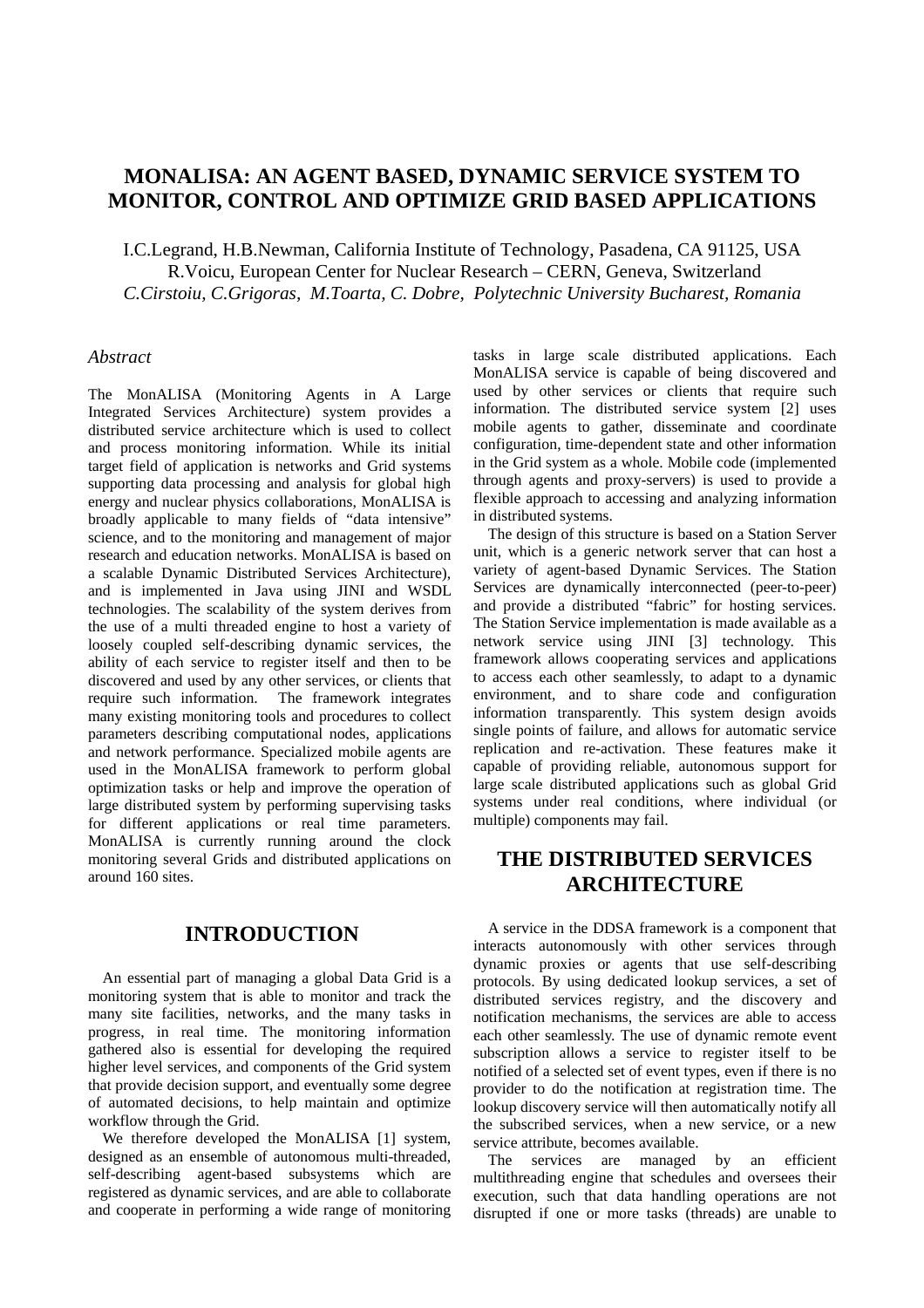continue. The system design also provides reliable "nonstop" support for large distributed applications under realistic working conditions, through service replication, and automatic re-activation of services. These mechanisms make the system robust against the failure or inaccessibility of multiple Grid components.

#### **THE MONITORING SERVICE**

MonALISA is designed to easily integrate existing monitoring tools and procedures and to provide this information in a dynamic, self describing way to any other services or clients. MonALISA services are organized in groups and this attribute is used for registration and discovery.

The system monitors and tracks site computing farms and network links, routers and switches using SNMP [4], and it dynamically loads modules that make it capable of interfacing existing monitoring applications and tools (e.g. Ganglia [5], MRTG [6]).

The core of the monitoring service is based on a multithreaded system used to perform the many data collection tasks in parallel, independently. The modules used for collecting different sets of information, or interfacing with other monitoring tools, are dynamically loaded and executed in independent threads. In order to reduce the load on systems running MonALISA, a dynamic pool of threads is created once, and the threads are then reused when a task assigned to a thread is completed. This allows one to run concurrently and independently a large number of monitoring modules, and to dynamically adapt to the load and the response time of the components in the system. If a monitoring task fails or hangs due to I/O errors, the other tasks are not delayed or disrupted, since they are executing in other, independent threads. A dedicated control thread is used to stop properly the threads in case of I/O errors, and to reschedule those tasks that have not been successfully completed. A priority queue is used for the tasks that need to be performed periodically. This approach makes it relatively easy to monitor a large number of heterogeneous nodes with different response times, and at the same time to handle monitored units which are down or not responding, without affecting the other measurements. The system allows collecting information in both push and pull modes from different types of tools or applications.

The clients, other services or agents can get any realtime or historical data by using a predicate mechanism for requesting or subscribing to selected measured values. These predicates are based on regular expressions to match the attribute description of the measured values a client is interested in. They may also be used to impose additional conditions or constraints for selecting the values. The subscription requests create a dedicated thread, to serve each client. This thread performs a matching test for all the predicates submitted by a client with the measured values in the data flow. The same thread is responsible to send the selected results back to

the client as compressed serialized objects. Having an independent thread per client allows sending the information they need, in a fast and reliable way, and it is not affected by communication errors which may occur with other clients. In case of communication problems these threads will try to reestablish the connection or to clean-up the subscriptions for a client or a service which is no longer active.

Monitoring data requests with the predicate mechanism is also possible using the WSDL/SOAP binding from clients or services written in other languages. The class description for predicates and the methods to be used are described in WSDL, and any client can create dynamically and instantiate the objects it needs for communication. Currently, Web Services technology does not provide the functionality to register as a listener, and to receive the future measurements a client may want to receive.

Other applications or clients may also use the Agent Filters to receive the information they need. The Agent Filter is a java module which can be dynamically deployed to any MonALISA service. It is designed to perform a dedicated data processing task on local data (by subscribing with a predicate to the data flow) and to return the processed information periodically. The MonALISA service provides the run time environment for these agents, which must be digitally signed by a trusted certificate. Dynamically loadable alarm agents, and agents able to take actions when abnormal behavior is detected, are currently being developed to help with managing and improving the working efficiency of the facilities, and the overall Grid system being monitored.

The clients, or any other services, use a set of proxies to connect and get information from the monitoring services. These proxy services are used to allow monitoring services to run behind firewalls, and to control the connections performed by services. At the same time, these services are used to provide an intelligent multiplexing of the same information if requested by more than one client or service. The way clients connect to monitoring information using the MonALISA proxy services is presented in Figure 2.



**Figure 2.** MonALISA proxy services are used for accessing monitoring information from clients or other services.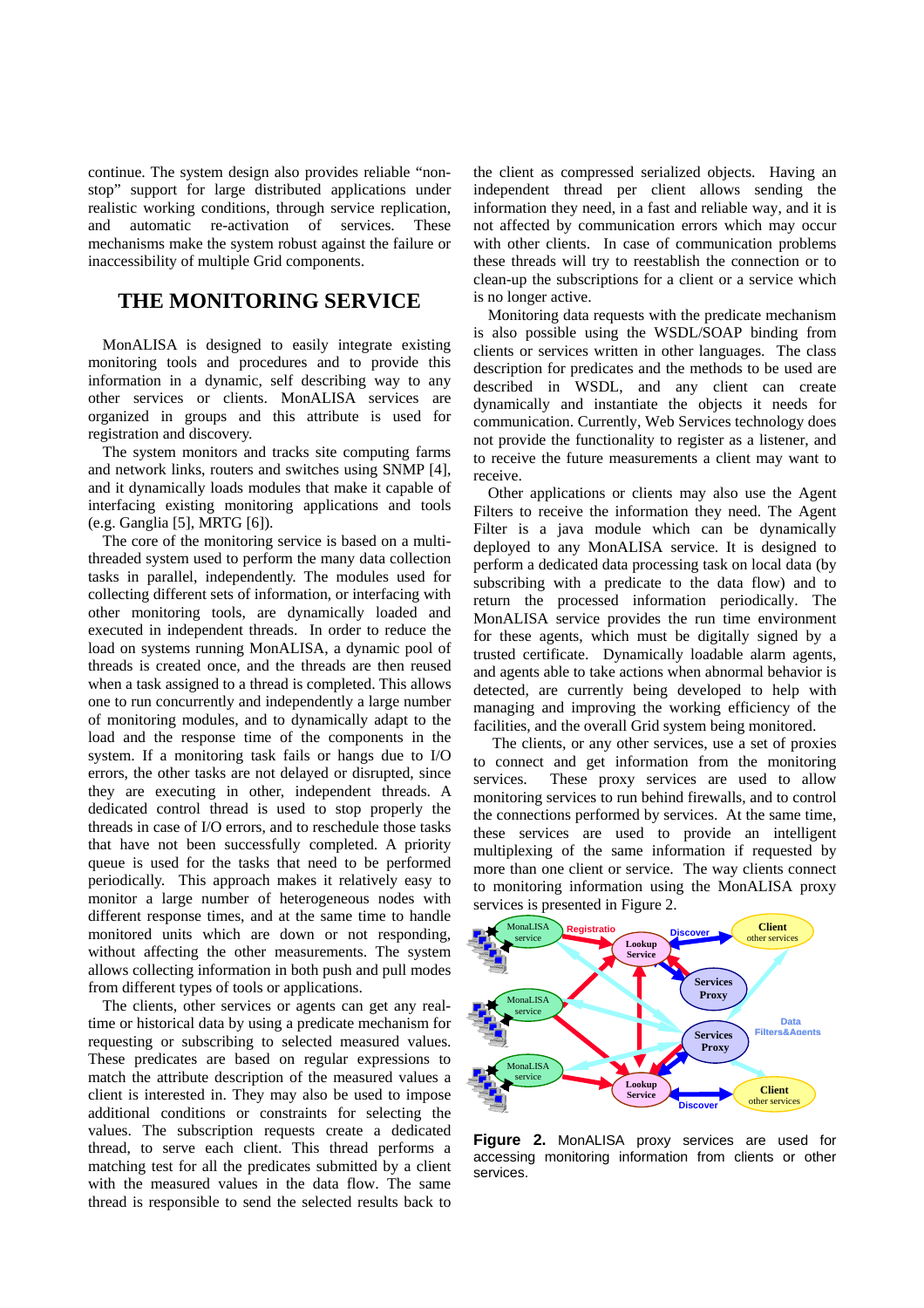In general, clients discover the nearest proxy service and use it to get the information, but a dynamic loadbalancing mechanism is also used to distribute the load among the available proxies, so that monitoring information is served to many clients or services without increasing the number of connections or load on individual monitoring services.

MonALISA provides a secure Administration mechanism (SSL with X.509 certificates) for dynamic configuration, using a dedicated GUI, of farms / network elements, and support for other higher level services that aim to manage a distributed set of facilities and/or optimize workflow. The system is currently deployed on many sites and maintaining and updating such widely deployed applications often requires a significant effort. For this reason we developed a mechanism in MonALISA that allows us to automatically update the monitoring service.

## **CLIENTS AND DATA ACCESS**

We have developed a global graphical client which uses the discovery mechanism to find all of the active services from a list of user defined groups. This graphical client is implemented as a Web Start application that can be started and used from any web browser with little effort.

A MonALISA service may provide its own GUI to any client as a complex proxy containing the marshaled components as an attributed to the service [1]. This GUI communicates with each service from which the user wants detailed information and plots the requested values. MonALISA provides flexible access to real-time or historical monitoring values by using either a predicate subscription mechanism or dynamically loadable filter agents. These mechanisms are used by any interested client to query and subscribe to only the information it needs, or to generate specific aggregate values in an appropriate format. When a client subscribes with a predicate to certain values, the GUI will automatically update as new values matching the subscriptions are collected.

The graphical user interface allows users to visualize global parameters from multiple sites, as well as detailed tracking of parameters for any individual site or component in the entire system. The graphical clients also use the remote notification mechanism, and thus are able to dynamically show when new services are started or when services become unavailable.

In Figure 3, we present a few examples in how realtime and historical data are presented in MonALISA.

The GUI panels allow statistical operations to be run on the monitoring data in order to generate aggregate values or distributions. MonALISA can be used by any application to report specific parameters such that the execution can be monitored and results verified.



**Figure 3.** MonALISA is used to monitor the Grid2003 [7] (around 30 sites and ~2800 CPUs) and the Abilene backbone. It provides real-time and historical data for each component in the system as well as the number of jobs or grid-ftp transfers executed on any of the sites.

#### **GLOBAL REPOSITORIES**

A generic framework for building "pseudo-clients" for the MonALISA services has been developed. This has been used for creating dedicated Web service repositories with selected information from specific groups of MonALISA services. The "pseudo-clients" use the LUSs to find all of the active MonALISA services from a specified set of groups. Next they subscribe to these services with a list of predicates and filters. These predicates and filters specify the information that the pseudo-client wants to collect from all the services. The "pseudo-client" stores all of the values received from the running services in a local database, and uses procedures written as Java threads to compress old data.

The storage client is a Java application that connects to a given set of MonALISA services, registers a set of predicates, and stores the data received in a database. This data is used to plot a variety of charts in the web interface attached to the storage client. This way the users have a customized global view of the Grid. Data storage is optimized for space and speed.

The Global Repository [8] also has the ability to dynamically display the stored data in multiple chart types: history charts, real-time bar charts, real-time pie charts, history pie charts, combined views and map information. Each chart has a corresponding configuration file with a very simple structure that offers flexibility to the site administrators. The plots are dynamically generated and allow the user to select any time interval and to compare different sites or parameters.

The same web interface is used to display details for any measured metric. Figure 4 shows the main parameters describing the operations on an individual site.